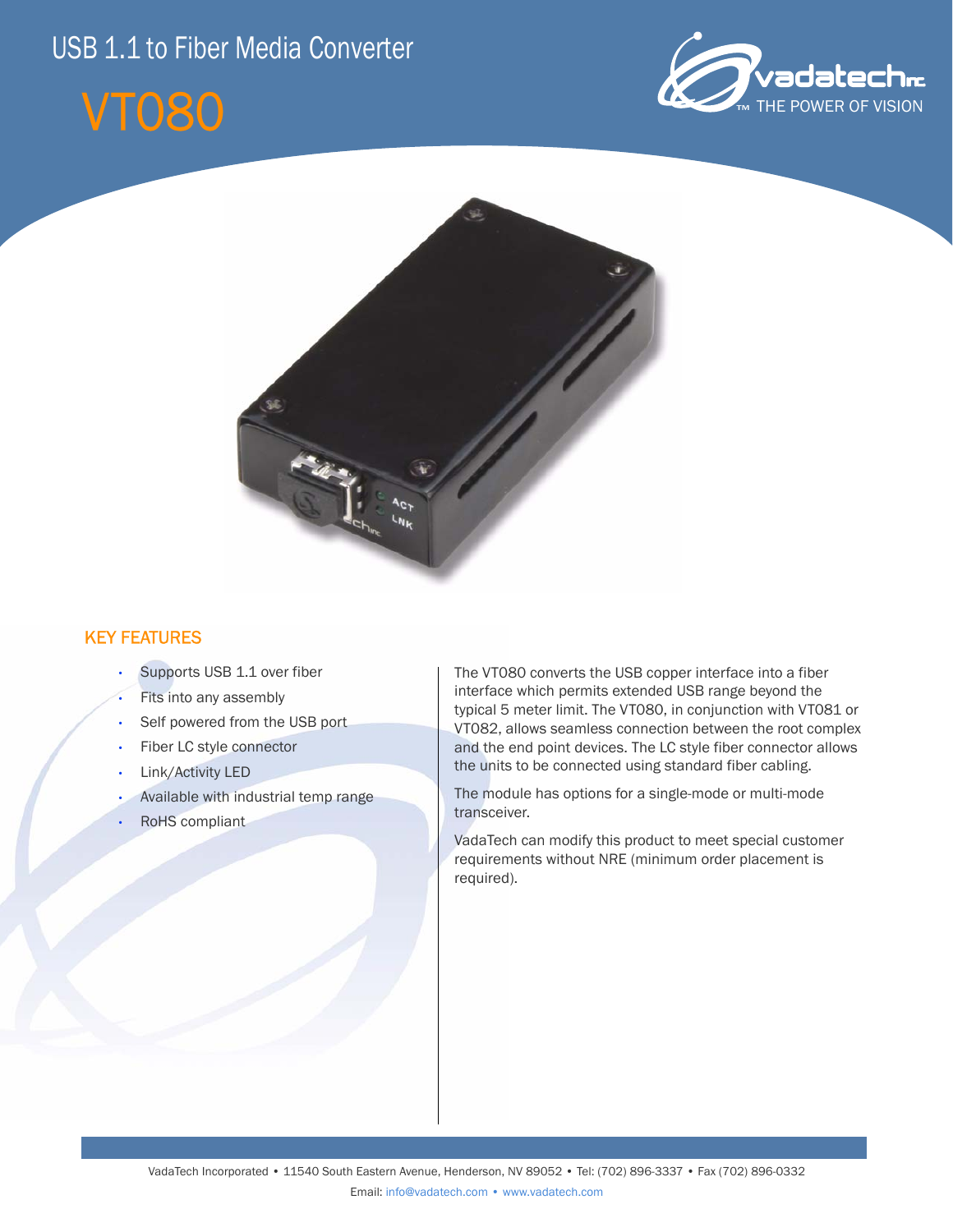### **SPECIFICATIONS**

| Architecture          |                                                                                                                                           |                                     |
|-----------------------|-------------------------------------------------------------------------------------------------------------------------------------------|-------------------------------------|
| Physical              | <b>Dimensions</b>                                                                                                                         | Width: 1.705 (43.33 mm)             |
|                       |                                                                                                                                           | Length: 3.3 (83.82)                 |
|                       |                                                                                                                                           | Depth: 0.75 (19.05)                 |
| <b>Product Type</b>   | <b>USB</b>                                                                                                                                | USB media converter                 |
| <b>Standards</b>      |                                                                                                                                           |                                     |
| <b>USB</b>            | <b>Type</b>                                                                                                                               | <b>USB 1.1</b>                      |
| Configuration         |                                                                                                                                           |                                     |
| Power                 | <b>VT081</b>                                                                                                                              | 1.2W                                |
| Environmental         | Temperature                                                                                                                               | Operating Temperature: 0° to 70° C  |
|                       |                                                                                                                                           | Storage Temperature: -40° to +95° C |
|                       | Vibration                                                                                                                                 | 1G, 5-500Hz each axis               |
|                       | Shock                                                                                                                                     | 30G each axis                       |
|                       | <b>Relative Humidity</b>                                                                                                                  | 5 to 95 percent, non-condensing     |
| <b>Front Panel</b>    | <b>LEDs</b>                                                                                                                               | Link and Activity                   |
| Other                 |                                                                                                                                           |                                     |
| <b>MTBF</b>           | MIL Spec 217-F > 420,000 Hrs.                                                                                                             |                                     |
| <b>Certifications</b> | Design to meet FCC, CE and UL certifications where applicable                                                                             |                                     |
| <b>Standards</b>      | VadaTech is certified to both the ISO9001:2000 and AS9100B:2004 standards                                                                 |                                     |
| Compliance            | <b>RoHS</b>                                                                                                                               |                                     |
| Warranty              | Two (2) years                                                                                                                             |                                     |
| <b>Trademarks</b>     | The VadaTech logo is a registered trademark of VadaTech, Inc. Other registered trademarks are the property of their<br>respective owners. |                                     |